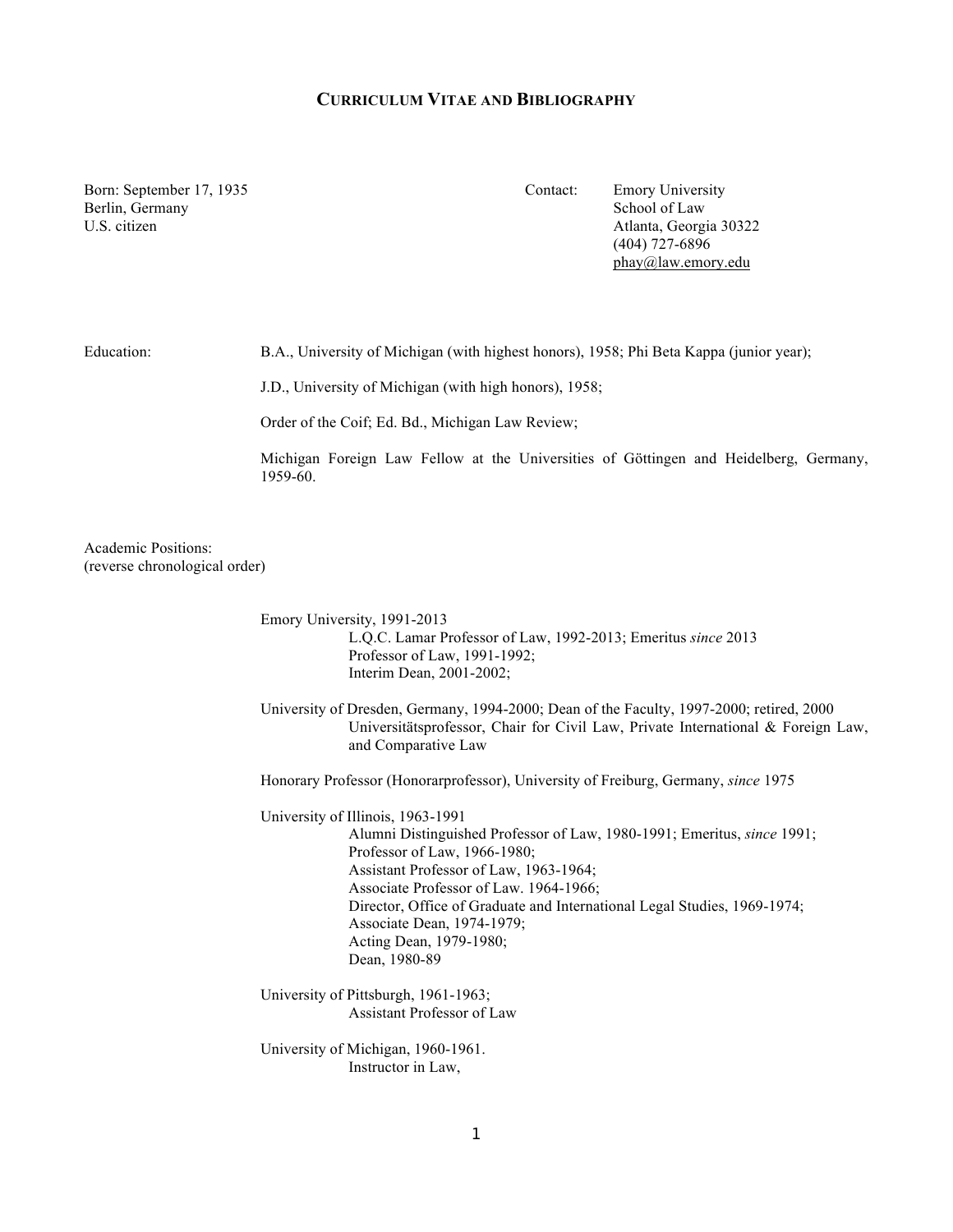# Visiting Appointments:

|                   | Michigan (summer 1963); Stanford (spring 1966); Freiburg, Germany (summer 1964, summer<br>1966, fall 1970, summer 1973, summer 1976, spring and summer 1978, summers of 1983, 1986,<br>1987, 1988, fall 1989, spring 1990, spring 1993); Harvard, summer 1969; Hague Academy of<br>International Law (summer 1991); Freiburg, Germany (spring 1993); Bonn, Germany (spring<br>1993, Jean-Monnet Professor spring 1994). |
|-------------------|-------------------------------------------------------------------------------------------------------------------------------------------------------------------------------------------------------------------------------------------------------------------------------------------------------------------------------------------------------------------------------------------------------------------------|
|                   | Budapest: Recurrent Visiting Professor of Law, Central European University, Budapest,<br>Hungary, since 1996: annual teaching assignments.                                                                                                                                                                                                                                                                              |
|                   | Hamburg: Commerzbank Visiting Professor of Law, Bucerius Law School, Hamburg, Germany,<br>fall 2002; Visiting Professor of Law, Bucerius Law School, each fall, since 2005.                                                                                                                                                                                                                                             |
|                   | Dresden: Dresden International University, lecturing in short courses, summer 2004, 2005,<br>2006, 2008, 2012, 2014.                                                                                                                                                                                                                                                                                                    |
|                   |                                                                                                                                                                                                                                                                                                                                                                                                                         |
| Honors:           | Titular Member, International Academy of Comparative Law (Associate Academician, 1979-<br>1999; Titular Member since 1999 - both by election).                                                                                                                                                                                                                                                                          |
|                   | Member, American Law Institute (since 1984, by election); Life Member since 2014.                                                                                                                                                                                                                                                                                                                                       |
|                   | 1989 Research Prize of the Alexander von Humboldt - Foundation (Germany). Tenure of Prize:<br>September 1989-May 1990.                                                                                                                                                                                                                                                                                                  |
|                   | Fulbright Research Professor, University of Bonn (Germany), Jan.-July 1992.                                                                                                                                                                                                                                                                                                                                             |
|                   | Jean Monnet-Professorship, University of Bonn (summer semester 1994).                                                                                                                                                                                                                                                                                                                                                   |
|                   | Ehrenmitglied (honorary member), Deutsch-Amerikanische Juristenvereinigung (German-<br>American Lawyers' Association).                                                                                                                                                                                                                                                                                                  |
|                   | Recipient of Festschrift - Liber Amicorum Peter Hay --, H.E. Rasmussen-Bonne et al., editors,<br>Verlag Recht und Wirtschaft (2005).                                                                                                                                                                                                                                                                                    |
|                   | Doctor privati iuris gentium honoris cause, University of Pecs, 2012.                                                                                                                                                                                                                                                                                                                                                   |
|                   | Doktor des Rechts ehrenhalber (Dr. iur. h. c.), Bucerius Law School, 2014.                                                                                                                                                                                                                                                                                                                                              |
| Other Activities: |                                                                                                                                                                                                                                                                                                                                                                                                                         |
|                   | Member, Deutscher Rat für IPR [German Council for Private International Law], since 1996;                                                                                                                                                                                                                                                                                                                               |
|                   | Member, German Society of International Law, since 1995;                                                                                                                                                                                                                                                                                                                                                                |
|                   | Member, (German) Assn. of International Civil Procedure, since 1994;                                                                                                                                                                                                                                                                                                                                                    |
|                   | U.S. Expert, Hague Conference on Private International Law (Agency Convention), 1974-1976;                                                                                                                                                                                                                                                                                                                              |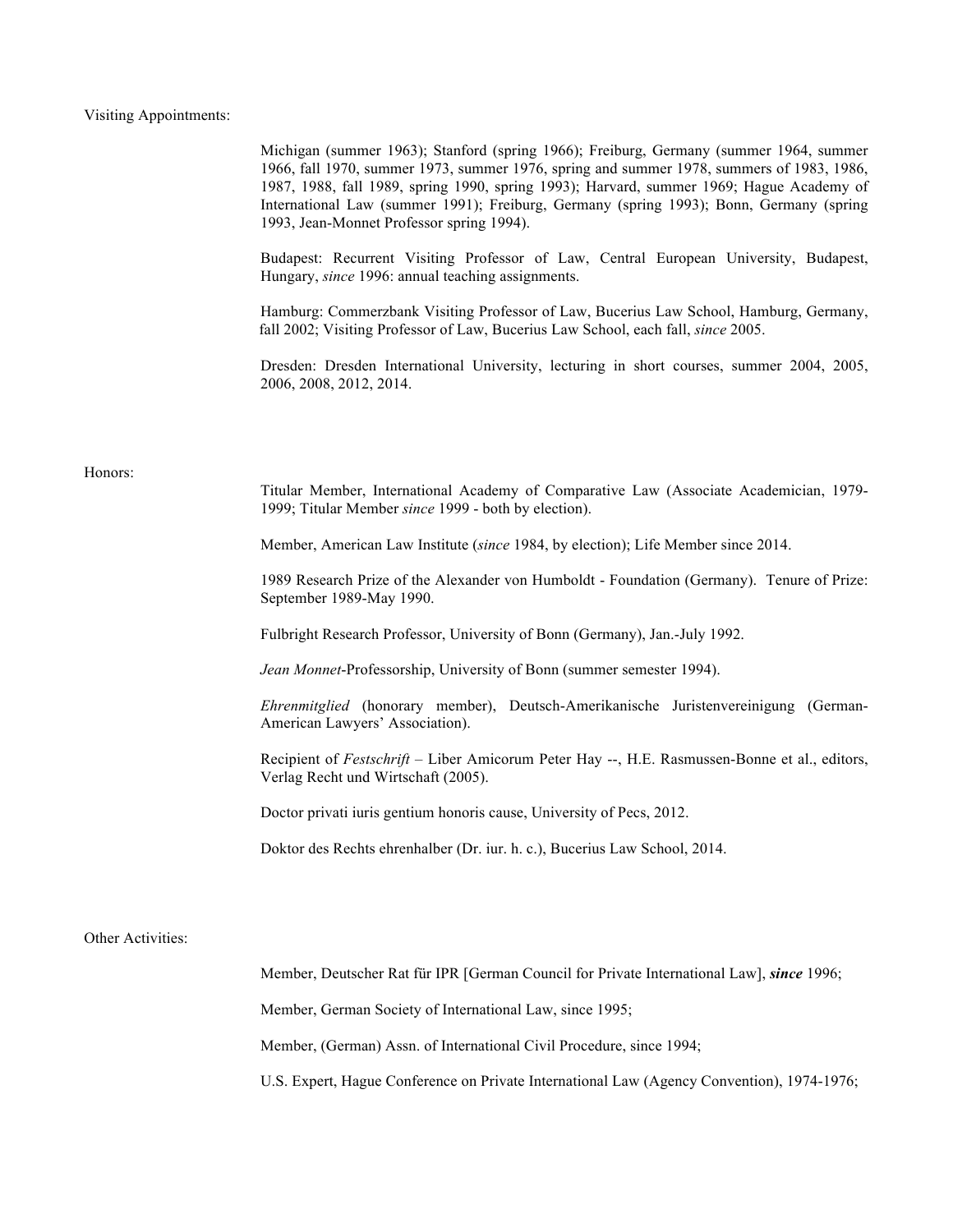|            | Consultant, Department of State Advisory Committee on Private International Law, 1974-1978;<br>1987-1991                                             |
|------------|------------------------------------------------------------------------------------------------------------------------------------------------------|
|            | Associate, Center for Advanced Study, University of Illinois, 1970-1971, awarded to provide<br>released time for research in Europe and North Africa |
|            | Member, Board of Editors, American Journal of Comparative Law, since 1961                                                                            |
|            | Co-Editor, Studien zum Europäischen und Internationalen Wirtschaftsrecht – Studies in<br>European and International Economic Law, since 1992         |
|            | Member, Board of Editors, European Legal Forum, since 2014                                                                                           |
|            | Chairperson, U.S. Selection Committee, Max-Rheinstein-Fellowships for Research and Study in<br>Germany                                               |
|            | Member, Academic Advisory Board, German Legal Publishes, since 2006.                                                                                 |
| Fields:    |                                                                                                                                                      |
|            | Conflict of Laws (U.S. and German)                                                                                                                   |
|            | Contracts; Sales (U.S., German, and Vienna Convention)                                                                                               |
|            | International Litigation (U.S. and German)<br>Comparative Law                                                                                        |
|            | European Community Law                                                                                                                               |
|            | <b>International Civil Procedure</b>                                                                                                                 |
|            | Torts (German)                                                                                                                                       |
|            | Family Law (German)                                                                                                                                  |
| Listed in: | Who is Who in American Law, Who is Who in America, Wer ist Wer in Deutschland,<br>Who is Who in the World                                            |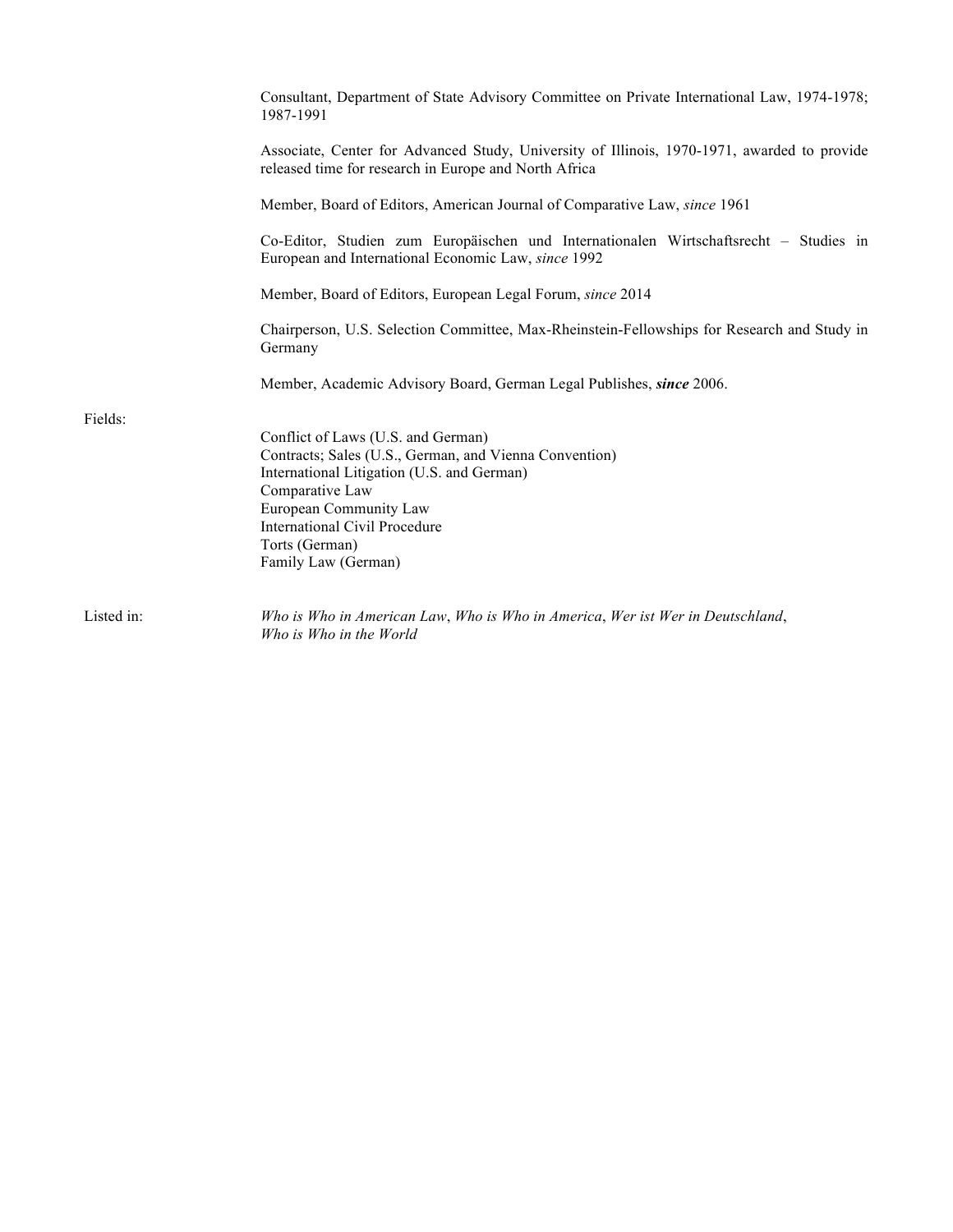# **BIBLIOGRAPHY**

### I. Books and Collections

- 1) Edited with Eric Stein: Law and Institutions of the Atlantic Area, 457 pp, with separate volume of Documents, 183 pp. Preliminary Edition: The Overbeck Co., Ann Arbor, Michigan (1963).
- 2) Federalism and Supranational Organizations, 335 pp.: The University of Illinois Press (1966). Some reviews of this book are listed in the Appendix to this bibliography.
- 3) Edited with Wayne R. LaFave: International Trade, Investment and Organizations, 506 pp.: The University of Illinois Press (1967). Some reviews of this book are listed in the Appendix.
- 4) Edited with Eric Stein: Law and Institutions in the Atlantic Area. Permanent Edition, 1159 pp, with separate volume of Documents, 322 pp.: The Bobbs-Merrill Co. (1967) [successor to No. 1, above].
- 5) Edited: Symposium on International Unification of Law, Vol. 16, Nos. 1-2, American Journal of Comparative Law (1968).
- 6) Einführung in das amerikanische Recht (Introduction to American Law), xiv and 234 pp.: Wissenschaftliche Buchgesellschaft, Darmstadt, Germany (1975).
- 7) An Introduction to United States Law (revised and enlarged edition of No. 6, above), xvi and 232 pp.: North-Holland Publishing Co., Amsterdam, The Netherlands (1976). Some reviews of this and of the German edition are listed in the Appendix. Translated: into Chinese, and published by Beijing University Press, 281 pp, 1983.
- 8) Edited and authored with Eric Stein and Michel Waelbroeck: European Community Law In Perspective, iv and 1132 pp, with separate volume of Documents, 525 pp.: The Bobbs-Merrill Company (1976) [revision of No. 4, above]. Some reviews of this book are listed in the Appendix.
- 9) Ungerechtfertigte Bereicherung im internationalen Privatrecht (Unjust Enrichment in the Conflict of Laws), published as Vol. 88 of: Arbeiten zur Rechtsvergleichung, 75 pp.: Metzner Verlag, Frankfurt (1978). English version: No. 32 under "Articles".
- 10) With E. Scoles: Conflict of Laws (Successor to: Goodrich on Conflicts), xxxvii, 1085 pp. (West Publishing Co., 1982, Hornbook Series).
- 11) With R. Rotunda: The United States Federal System: Legal Integration in the American Experience, xxvi, 366 pp. (Giuffr & Oceana, 1982). See also Nos. 40 & 41 under "Articles."
- 12) With E. Scoles: Conflict of Laws Lawyer's edition, xxxi, 1233 pp. (West Publishing Co., 1984) [enlarged edition of No. 10, above].
- 13) With E. Stein, M. Waelbroeck, & J. Weiler: Supplement to European Community Law in Perspective (No. 8 above), xvi and 508 pp. (Michie 1985).
- 14) 1986 Supplement to No. 12, 171 pp.
- 15) Einführung in das amerikanische Recht (2d ed. of No. 6 above, 1987), xv and 262 pp.
- 16) Edited with M. H. Hoeflich: Property Law and Legal Education: Essays in Honor of John E. Cribbet, 234 pp. (University of Illinois Press 1988).
- 17) 1988/89 Supplement to No. 12, 229 pp.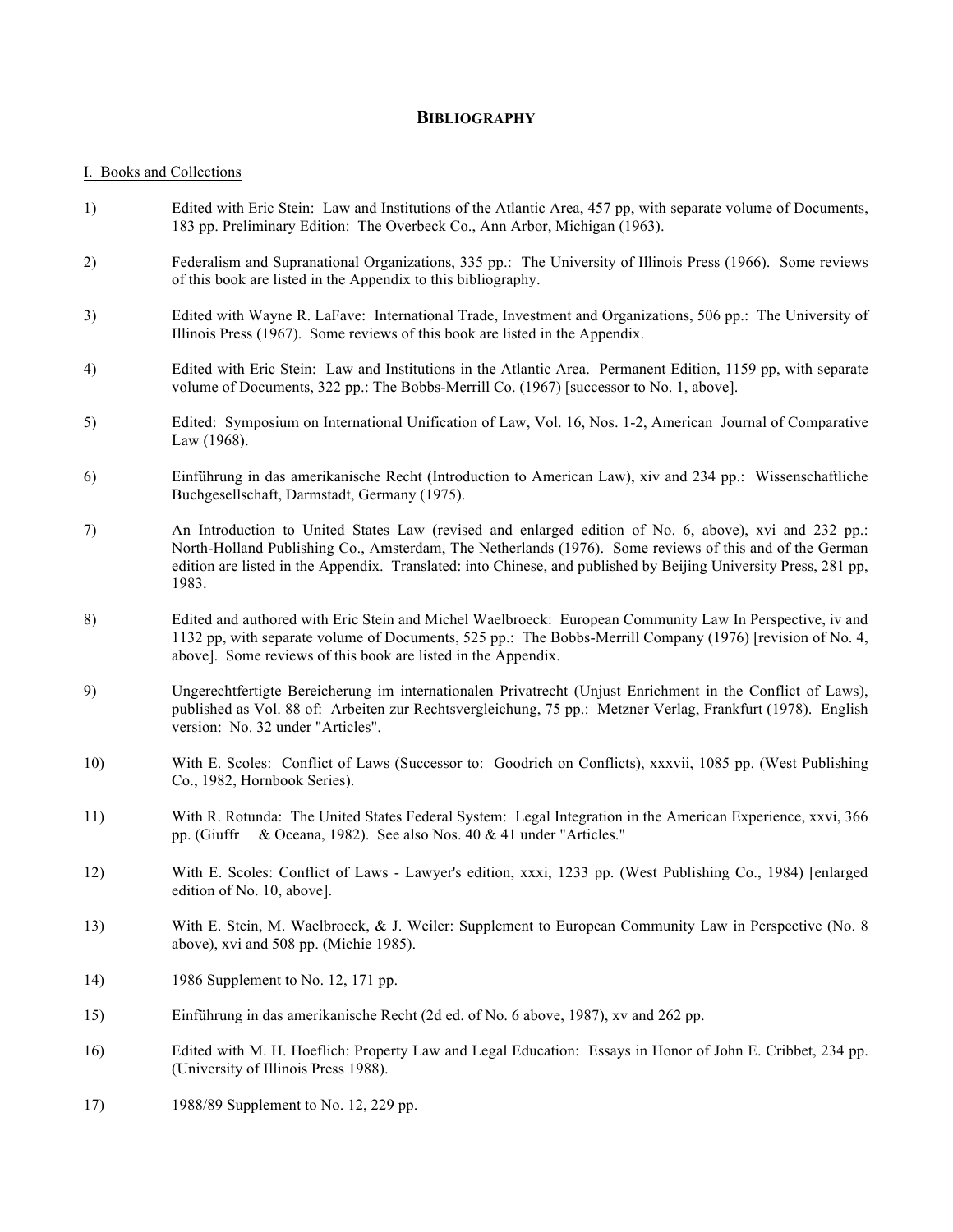- 18) With W. L. M. Reese and Maurice Rosenberg: 1989 Supplement to Reese & Rosenberg, Conflict of Laws, 8th ed. (1984), 85 pp.
- 19) Conflict of Laws, 330 pp. (Black Letter Series, West 1989).
- 20) With W. L. M. Reese and Maurice Rosenberg: Conflict of Laws Cases and Materials, 9th ed. lxviii and 1021 pp. (Foundation Press 1990).
- 21) Einführung in das amerikanische Recht (3d ed. of No. 6, above, 1990; unchanged).
- 22) An Introduction to United States Law (2d ed. of No. 7 above), xix and 218 pp. (Butterworth 1991).
- 23) Flexibility versus Certainty and Uniformity in Choice of Law (monograph, Hague Academy of International Law, 226 Collected Courses 287-412 (1991-I).
- 24) With E. F. Scoles, Conflict of Laws, 2d ed., xxvii and 1160 pp. (West Publishing Co., 1992, Hornbook Series).
- 25) With Maurice Rosenberg, 1992 Supplement to No. 20, above, 34 pp.
- 26) Una Introducción al Derecho de los Estados Unidos, 225 pp., Spanish ed. of No. 22 above, (Butterworth 1992)
- 27) With Maurice Rosenberg, 1993 Supplement to No. 20 above, 46 pp.
- 28) With Maurice Rosenberg, 1994 Supplement to No. 20, above, 47 pp.
- 29) Conflict of Laws, 2d ed. of No. 19, above, xxv and 317 pp. (1994)
- 30) With Maurice Rosenberg (⊥) & Russell J. Weintraub, 1995 Supplement to No. 20 above, 58 pp.
- 31) Fourth (reworked and expanded) edition of No. 6 above (1995)
- 32) [Rosenberg ⊥], Hay & Weintraub, Conflict of Laws Cases and Materials [substantially reworked from No. 20 above], 10th ed. (Foundation 1996), liv and 1022 pp., with Teacher's Manual, 155 pp.
- 33) Einführung in das amerikanische Recht, 2d Chinese ed. of No. 22 above, (Peking University Press 1997).
- 34) 1998 Supplement to No. 32 above.
- 35) Internationales Privatrecht, Prüfe dein Wissen Heft 28, Verlag C. H. Beck, München, Germany (1998), xxiii and 345 pp.
- 36) 1999 Supplement to No. 32 above (with Borchers).
- 37) 3d ed. of No. 24, as: Scoles, Hay, Borchers & Symeonides, Conflict of Laws xxxi and 1416 pp. (Westgroup 2000).
- 38) 11th ed. of No. 32, as: Hay, Weintraub & Borchers, Conflict of Laws Cases and Materials lxv and 1026 pp., with Teacher's Manual (Foundation 2000).
- 39) US-Amerikanisches Recht, xxi and 354 pp. (Verlag C. H. Beck, München, Germany, 2000).
- 40) Conflict of Laws, 3d ed. of No. 19, above, xxvii and 330 pp. (Westgroup 2000).
- 41) 2001 Supplement to No. 38 above (with Weintraub and Borchers), 36 pp.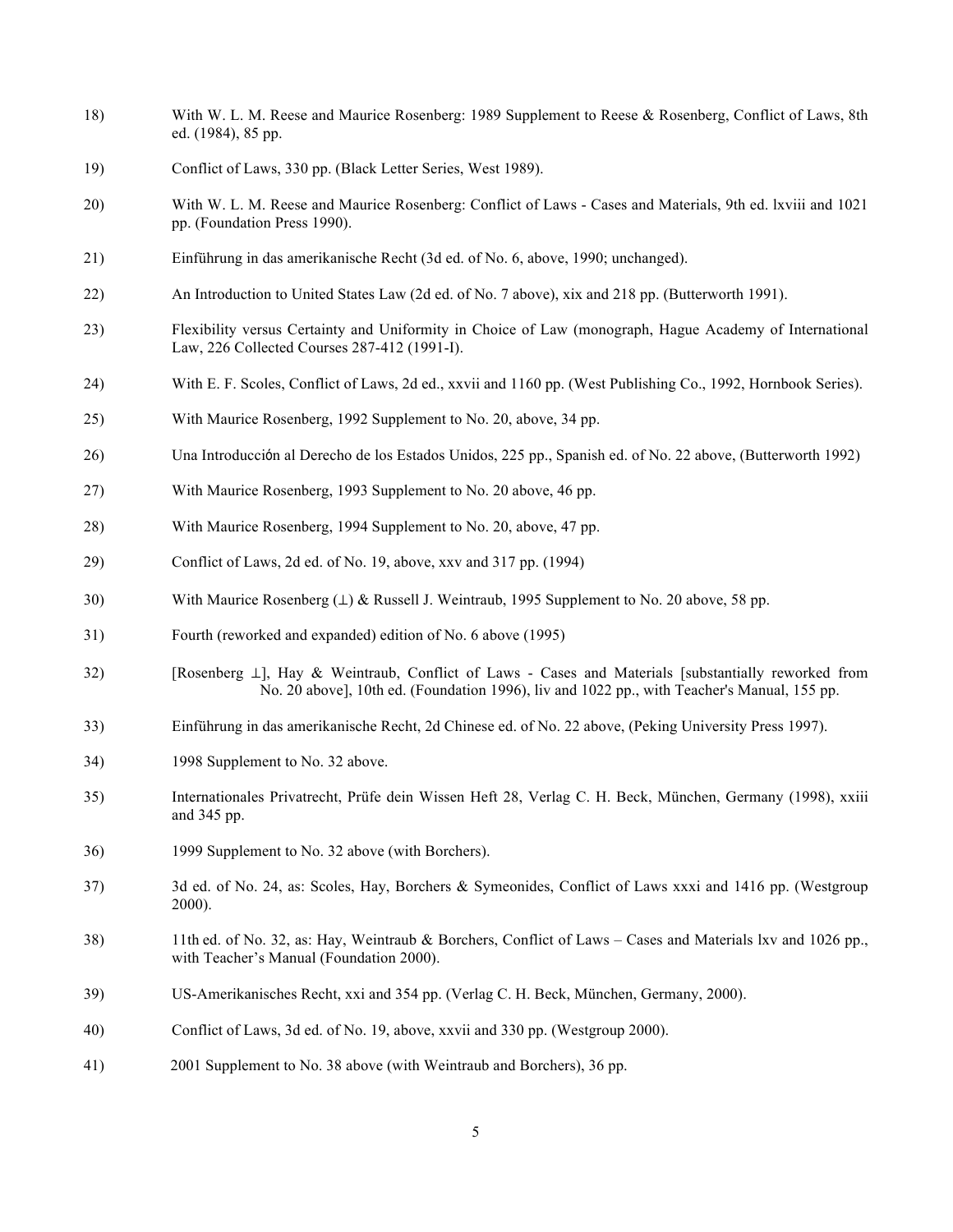- 42) 2002 Supplement to No. 38, above, (with Weintraub and Borchers), 99 pp.
- 43) US-Amerikanisches Recht (2<sup>nd</sup> ed. of No. 39), xxii and 386 pp. (Verlag C.H. Beck, München, 2002).
- 44) Law of the United States (English-language version of No. 43, above), xxii and 370 pp. (Verlag C.H. Beck München, Germany; with: Manz (Austria), Bruylant (Belgium), Dalloz (France), Giuffrè (Italy), 2002).
- 45)  $2<sup>nd</sup>$  edition of No. 35, 369 pp. (Verlag C.H. Beck, München, 2002).
- 46) Conflict of Laws,  $4<sup>th</sup>$  ed.of No. 19, 348 pp. (West, 2003).
- 47)  $4^{\text{th}}$  edition of No. 24 [37], 1,635 pp., West (2004).
- 48) 12<sup>th</sup> edition of No. 38, lxix & 1,112 pp., Foundation (Westgroup) (2004).
- 49)  $3<sup>rd</sup>$  edition of No. 43, 307 pp., Verlag C.H.Beck, München (2005).
- 50) 2nd edition of No. 44, 407 pp. Verlag C.H. Beck, München (2005).
- 51) Conflict of Laws (Black Letter), 5<sup>th</sup> ed. of No. 19, 403 pp. (West 2005).
- 52) 2006 Supplement to No. 38, 37 pp. Foundation (Westgroup) (2006)
- 53) 3rd edition of No. 35 (expanded as: Internationales Privat- und Zivilverfahrensrecht), 282 pp. (C.H. Beck Verlag, Mümchen, 2007).
- 54) 2007 Supplement to No. 38, 60 pp., Foundation (Westgroup) (2007)
- 55) 2008 Supplement to No. 38, 130 pp., Foundation (Westgroup) (2008)
- 56)  $4<sup>th</sup>$  edition of No. 43, xxi + 359 pp., Verlag C.H. Beck, München, and Manz, Wien (2008)
- 57) Conflict of Laws Cases and Materials,  $13^{th}$  edition of No. 38, lxxx & 1,235 pp. (2009), with Teacher's Manual 266 pp. (2009)
- 58) Hay, Weintraub & Borchers, Comparative Conflict of Laws: Conventions, Regulations, and Codes, vi & 378 pp., Foundation Press (2009)
- 59) Conflict of Laws (Black Letter),  $6<sup>th</sup>$  ed. of No. 19, xii & 417 pp. (West, 2009)
- 60) Hay, Vekas, Elkana, & Dimtrijevic, (eds.), Resolving International Conflicts Liber Amicorum Tibor Várady, pp. xii & 336 (2009)
- 61) Hay, Borchers, Symeonides, Conflict of Laws, 5th ed. f No. 47, xxxii & 1,764 pp. (West, 2010)
- 62)  $4<sup>th</sup>$  edition of No. 35 (with Krätzschmar), 310 pp. (Verlag C.H. Beck 2010).
- 63)  $5<sup>th</sup>$  edition of No. 43, 362 pp., Verlag C, H. Beck (München), Manz (Wien), 2010.
- 64)  $14^{th}$  edition of No, 58, liv & 1,180 pp. (2013), Foundation Press.
- 65)  $7<sup>th</sup>$  edition of No. 59, xxii & 432 pp., (2014), West Publishing.
- 66) 6bh edition of No. 43, xxi & 381 pp. (2015), Verlag C.H. Beck (München) & Manz (Wien)
- 67) Co-editor, (electronic) Supplement to No. 64, above (2015)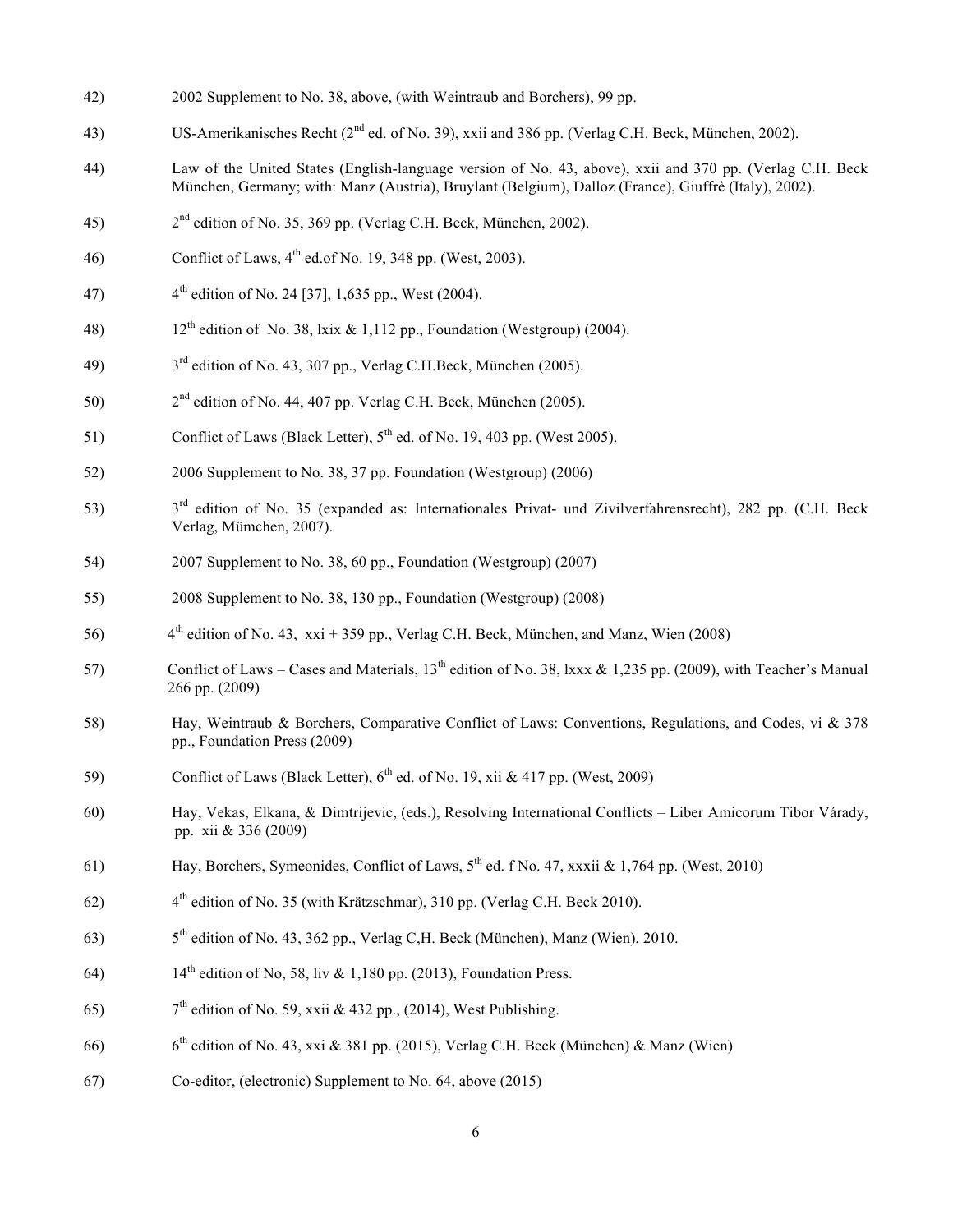### II. Articles

- 1) "The Association of the Overseas Countries and Territories," in 2 American Enterprise in the European Common Market: A Legal Profile (Stein & Nicholson, editors) 647-686 (1960).
- 2) (With Eric Stein), "New Legal Remedies of Enterprises," 9 American Journal of Comparative Law 375-424 (1960), reprinted in: 1 American Enterprise in the European Common Market: A Legal Profile (Stein & Nicholson, editors) 459-510 (1960), and reprinted in: The American Journal of Comparative Law Reader (H.E. Yntema, editor) (1966).
- 3) "Frustration and Its Solution in German Law," 10 American Journal of Comparative Law 345-373 (1961)
- 4) (With Thomas M. Cooley and Wm. Moorhead), "Problems of United States Participation in the European Common Market," 23 University of Pittsburgh Law Review 595-660 (1962).
- 5) "The European Common Market and the Most-Favored-Nation Clause," 23 University of Pittsburgh Law Review 661-684 (1962).
- 6) "Some Commercial Aspects of the Common Market," University of Pittsburgh Business Review, January 1963.
- 7) "Some Problems of Doing Business in the Regional Markets of Europe," 17 Rutgers Law Review 305-334 (1963).
- 8) "Four Lectures on the Common Market: Trade Provisions German and French Company Law Establishment," 24 University of Pittsburgh Law Review 685-770 (1963), reprinted in part in: Corporate Practice Commentator (November 1963).
- 9) "Federal Jurisdiction of the Common Market Court," 12 American Journal of Comparative Law 21-40 (1963), reprinted in: The American Journal of Comparative Law Reader (H.E. Yntema, editor) (1966).
- 10) "Res Judicata and Precedent in the Court of Justice of the Common Market," 12 American Journal of Comparative Law 404-408 (1963).
- 11) "The Contribution of the European Communities to International Law," 1965 Proceedings, American Society of International Law 195-202.
- 12) "Zum Wegfall der Geschäftsgrundlage im anglo-amerikanischen Recht (Frustration of Contract in Anglo-American Law)," 164 Archiv für die civilistische Praxis 231-269 (Germany, 1964).
- 13) "International and Supranational Organizations: Some Problems of Conceptualization," 1965 University of Illinois Law Forum 733-770, reprinted in: LaFave & Hay, eds., International Trade, Investment, and Organization (1967).
- 14) "The United States and International Unification of Law: The Tenth Session of the Hague Conference," 1965 University of Illinois Law Forum 820-871, reprinted in: LaFave & Hay, eds., International Trade, Investment, and Organization (1967).
- 15) "Supranational Organizations and United States Constitutional Law," 6 Virginia Journal of International Law 195-251 (1966).
- 16) "Some Aspects of East-West Trade in Britain, Germany and the Common Market," I Studies in Law and Economic Development 122-139 (1966).
- 17) "Die Anwendung ausländischen Rechts im internationalen Privatrecht der USA (Proof of Foreign Law in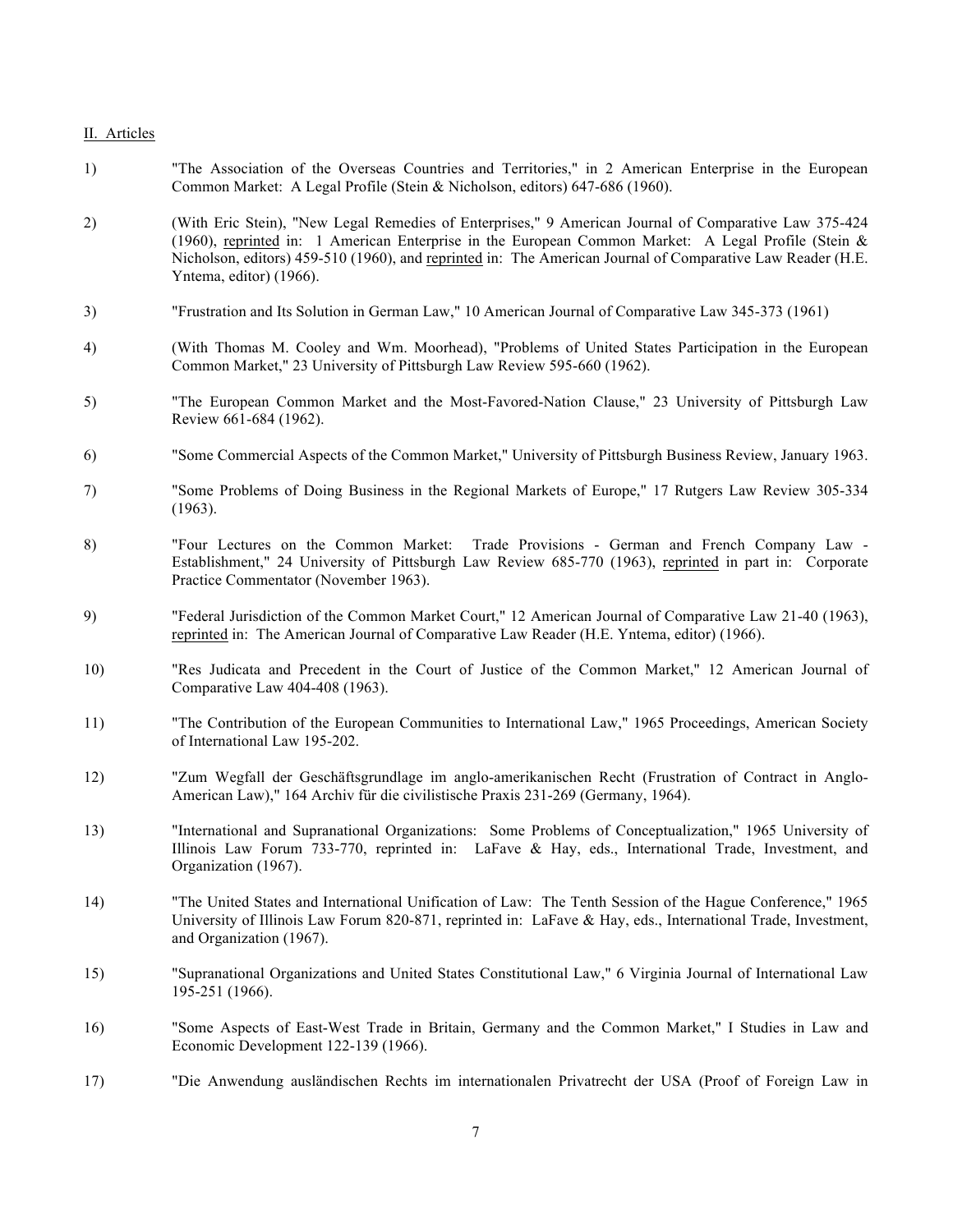American Conflict of Laws)," Vol. 10 of: Materialien zum ausländischen und internationalen Privatrecht 102-127 (Max-Planck-Institut, Hamburg, Germany, 1968).

- 18) "The Common Market Preliminary Draft Convention on the Recognition and Enforcement of Judgments Some Considerations of Policy and Interpretation," 16 American Journal of Comparative Law 149-174 (1968).
- 19) "Supremacy of Community Law in National Courts: A Progress Report on Referrals under the EEC Treaty," 16 American Journal of Comparative Law 524-551 (1968).
- 20) "Comments on Burdell v. Canadian Pacific Airlines and the Constitutionality of the Warsaw Convention," 58 Illinois Bar Journal 26-38 (1969).
- 21) "Unification of Law in the United States: Uniform State Laws, Treaties and Judicially Declared Federal Common Law," Legal Thought In the United States of America Under Contemporary Pressures (= U.S. Contributions to the VIIIth International Congress of Comparative Law, J. N. Hazard & W. Wagner, eds.) 261-293 (1970).
- 22) "The Building of the European Communities and Their Restrictive Practice Laws," IV Common Market and American Antitrust (James A. Rahl, ed.) 1-49 (1970).
- 23) "World Federalism: Regional," Worldsociety, (Landheer, Loenen, Polak, eds.) 62-78 (1971).
- 24) "International and Interstate Conflicts Law in the United States: A Summary of the Case Law," 35 Rabels Zeitschrift 429-495 (1971). Translated into Japanese, with a 1978 Addendum, and reprinted in: 12 Comparative Law Review No. 2, 75-171 and 13 id. No. I, 41-76 (Japan 1979).
- 25) "Une approche politique l`application de l'article 177 du traité CEE par les jurisdictions nationales," 5 Cahiers de Droit Européen 503-521 (Belgium, 1971).
- 26) "The Warsaw Convention in Recent United States Case Law," Law in the United States of America in Social and Technological Revolution (= U.S. Contributions to the IXth International Congress on Comparative Law, J.N. Hazard & W. Wagner, eds.) 381-395 (Brussels, 1974).
- 27) (With Vicki Thompson), "The Community Court and Supremacy of Community Law: A Progress Report," 8 Vanderbilt J. of Transnational Law 651-70 (1975).
- 30) (With Robert J. Walker), "Le projet angio-americain de convention sur la reconnaissance des dcisions et la convention communautaire," 13 cahiers de Droit Européen 3-24 (Belgium, 1977).
- 31) "Die internationale Zuständigkeit amerikanischer Gerichte in Zivil- und Handelssachen" (International jurisdiction of American courts in civil and commercial matters), 32 Juristenzeitung 697-702 (Germany, 1977).
- 32) "Unjust Enrichment in the Conflict of Laws A Comparison of German Law and the Restatement, Second," 26 American Journal of Comparative Law 1-49 (1978) (same as No. 9, under "Books").
- 33) (With W. Müller-Freienfels), "Agency in the Conflict of Laws and the 1978 Hague Convention," 27 American Journal of Comparative Law 1-49 (1979).
- 34) "The Interrelation of Jurisdiction and Choice-of-Law in U.S. Conflicts Law," 28 International and Comparative Law Quarterly 161-183 (England, 1979).
- 35) "Reflections on Conflict-of-Laws Methodology," 32 Hastings L. J. 1644-1677 and 1684-86 (1981).
- 36) "Comments on `Self-Limited Rules of Law' in Conflicts Methodology," 30 Am. J. Comp. L. 129-41 (Supp. 1982).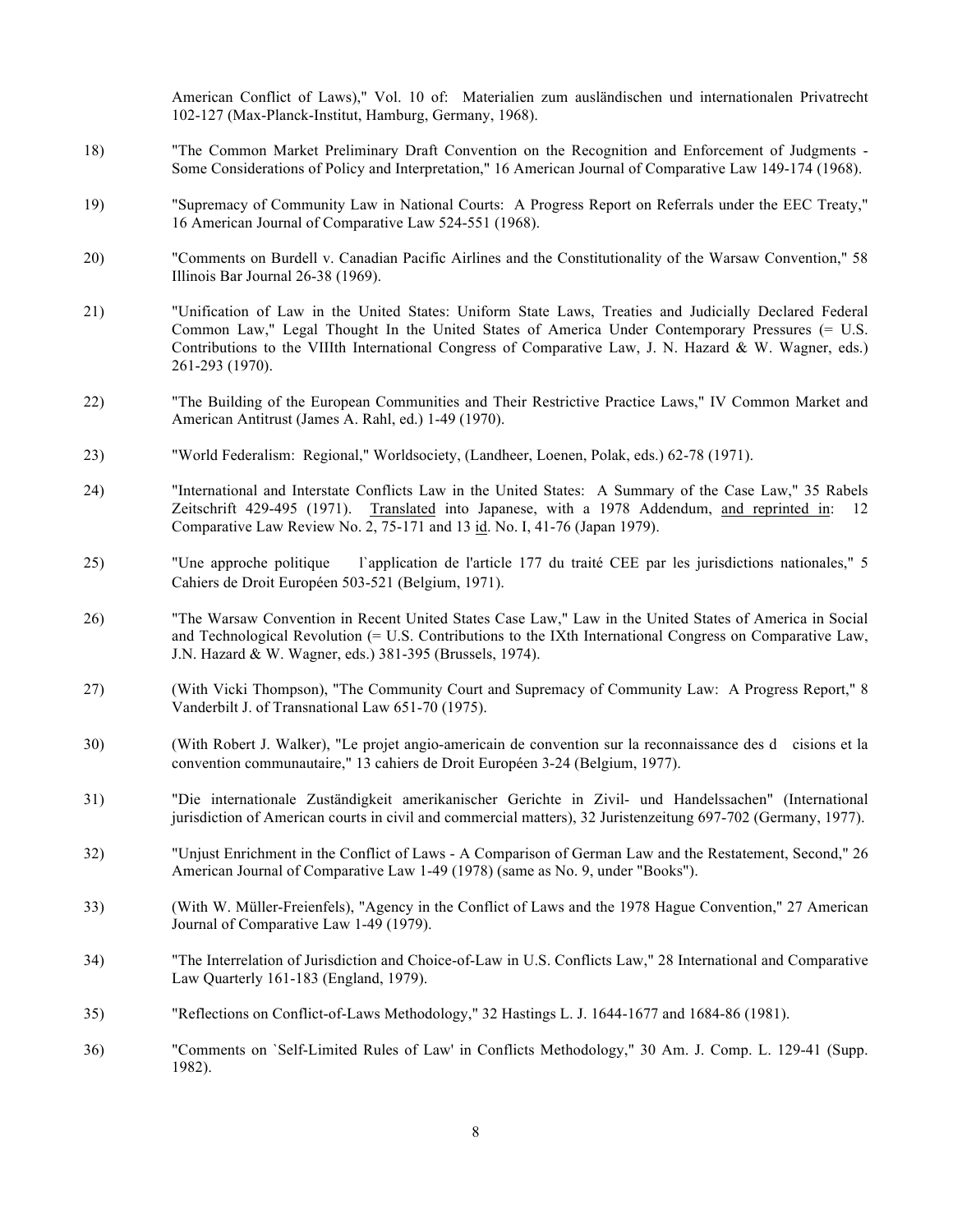- 37) "Full Faith and Credit and Federalism in Choice of Law," 34 Mercer L. Rev. 709-29 (1983).
- 38) "The Case for Federalizing Rules of Civil Jurisdiction in the European Community," 82 Mich. L. Rev. 1323-1337 (1984).
- 39) "Judicial Jurisdiction Over Foreign-Country Corporate Defendants Comments on Recent Case Law," 63 Ore. L. Rev. 431-454 (1984).
- 40) (With Giorgio Gaja and Ronald Rotunda), "Instruments for Legal Integration in the European Community," in: M. Cappelletti, M. Seccombe, J. Weiler, eds., Integration Through Law, Vol. 1, Book 2, pp. 113-160 (1986) (drawing in part on material in No. 11 under "Books").
- 41) (With Ole Lando and Ronald Rotunda), "Conflict of Laws as a Technique for Legal Integration," in: H. Cappelletti, H. Seccombe, J. Weiler, eds., Integration Through Law, Vol. 1, Book 2, pp. 161-258 (1986) (drawing in part on material in No. 11 under "Books").
- 42) "Refining Personal Jurisdiction in the United States," 35 International and Comparative Law Quarterly 32-62 (England, 1986).
- 43) "Auslandskonkurs und Inlandsfolgen aus Amerikanischer Sicht," [The Effect of Foreign Bankruptcy Proceedings on Debtors Assets in the United States] Festschrift für Müller-Freienfels 247-269 (Germany, 1986).
- 44) "Judicial Jurisdiction and Choice of Law: Constitutional Limitations," 59 U. Colo. L. Rev. 9-35 (1988).
- 45) "The Situs Rule in European and American Conflicts Law: Comparative Notes," in P. Hay & M. H. Hoeflich, eds., Legal Essays in Honor of John E. Cribbet 109-132 (1988).
- 46) "Die Anwendung US-amerikanischer jurisdiction-Regeln als Verweisungsnorm bei Scheidung von in Deutschland wohnhaften Amerikanern," [The Use of U.S. jurisdictional rules as choice-of-law rules in divorce cases of U.S. citizens resident in Germany], IPRax 1988, 265-268 (Germany). [Reviewed by Lagarde in 78 Rev. crit. dr. internat. privé 245 (1989).]
- 47) "Die Qualifikation der Verjährung im US-amerikanischen Kollisionsrecht," [The Characterization of Statutes of Limitation in U.S. Conflicts Law], IPRax 1989, 197-202 (Germany).
- 48) "Transient Jurisdiction, Especially Over International Defendants: Critical Comments on Burnham v. Superior Court of California," 1990 U. Ill. L. Rev. 593-603.
- 49) (With Rasmussen-Bonne), "Bemerkungen zum deutsch-amerikanischen 'Justizkonflikt'," Internationale Juristenvereinigung Osnabrück, Jahresheft 1991/92, 26-34.
- 50) "The Recognition and Enforcement of American Money Judgments in Germany -The 1992 Decision of the German Supreme Court," 40 Am. J. Comp. L. 729 - 750 (1992).
- 51) "Zivilprozeß, seine Reform und außergerichtliche Streitbeilegung in den USA," Veröffentlichungen der Deutsch- Japanischen Juristenvereinigung, Vol. 3, pp. 17 et seq. (1992).
- 52) (With Ellis), "Bridging the Gap Between Rules and Approaches in Tort Choice of Law in the United States," 27 Int. Lawyer 369 - 395 (1993).
- 53) "Environmental Protection and Civil Liability in the United States," in: C.v.Bar, ed., Internationales Umweltshaftungsrecht I (1995), pp. 129-168 [in: 48 Osnabrücker Rechtswissenschaftliche Abhandlungen].
- 54) "Fremdwährungsansprüche und -urteile nach dem US-amerikanischen Uniform Act," [=Foreign Money Claims and Judgments and the *Uniform Foreign Money Claims Act*], 41 Recht der Internationalen Wirtschaft 113-119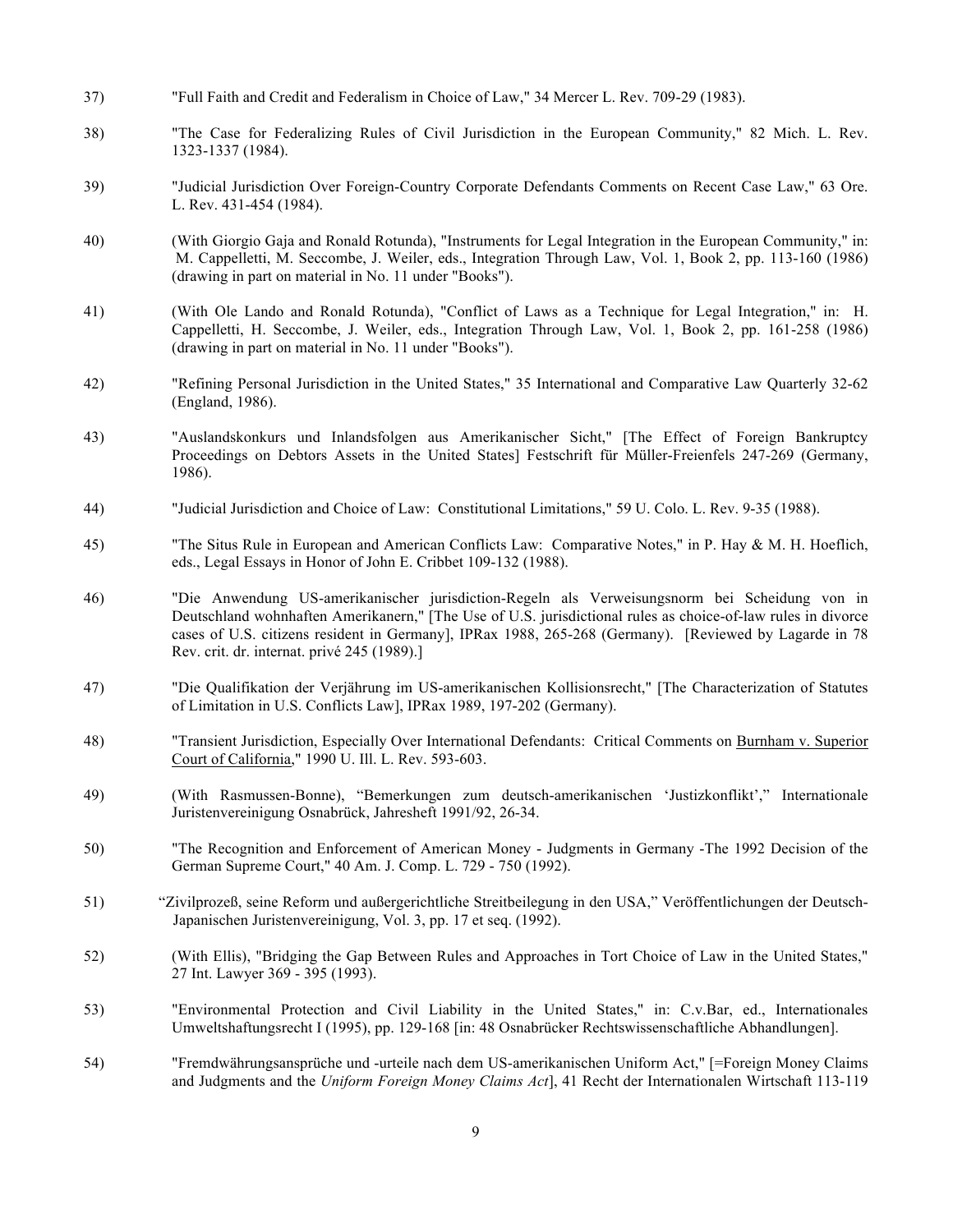(1995).

- 55) Carney and Hay, "Die Gründung einer Tochtergesellschaft in den USA," [=Establishing a Subsidiary in the USA], in: M. Lutter, ed., Die Gründung einer Tochtergesellschaft im Ausland 942-964 (3d. ed., 1995, = Special issue no. 3 of: Zeitschrift für Unternehmens- und Gesellschaftsrecht).
- 56) "Zivilrechtliche Eigenhaftung staatlicher Mitarbeiter fr DDR-Unrecht [Anm. zu LG Rostock]," [= Civil Liability of State Employees for Injustice Suffered in the German Democratic Republic (= former East Germany)], IPRax 1996, 95- 99.
- 57) "Informationsbeschaffung über schriftliche Unterlagen und Augenscheinsobjekte im Zivilprozeß" [= Production of Documents and Inspection of Tangibles in Civil Litigation (with particular consideration of pretrial discovery in Common Law legal systems), in P. Schlosser, ed., "Die Informationsbeschaffung für den Zivilproze - Die verfahrensmä ige Behandlung von Nachlässen, ausländisches Recht und Internationales Zivilproze recht", 1-61 (= Vol. 8 of the Veröffentlichung der Wissenschaftlichen Vereinigung fr Internationales Verfahrensrecht e.V., Gieseking Verlag Bielefeld 1996)
- 58) Zur extraterritorialen Anwendung US-amerikanischen Rechts Zugleich eine Anmerkung zu der Entscheidung in *Hartford Ins. Co. v. California*" [= On the extraterritorial application of US law - Comments on *Hartford Ins. Co. v. California*], RabelsZ 60 (1996) 303-319.
- 59) With Köster, "In Vino Cadmium," JURA 1998, pp. 535-538 [Vienna Sales problem for student use];
- 60) With Köster, "Gewagte Spekulationen im Ausland," JuS 1998, pp. 526-531 [Vienna Sales practice problem for student use];
- 61) With Hampe, "Nichtermittelbarkeit ausländischen Rechts und Forum Non Conveniens", Recht der Internationalen Wirtschaft 760-765 (1998).
- 62) "From Rule-Orientation to 'Approach' in German Conflicts Law The Effect of the 1986 and 1999 Codifications," 47 Am. J. Comp. L. 633-652 (1999).
- 63) With Köster, "Chemikalienhandel in Aruba," JuS 2000, pp. 567-572 [Vienna Sales practice problem for student use];
- 64) "On Comity, Reciprocity and Public Policy in U.S. and German Judgments Recognition Practice," in: Basedow et al. (eds.), Private Law in the International Arena – Liber Amicorum Kurt Siehr 237-249 (T.M.C. Asser Press 2000).
- 65) "Zivilprozeßrecht" = Chapter 8 of Assmann & Bungert, Handbuch des US-amerikanischen Handels-, Gesellschafts- und Wirtschaftsrechts, Vol. I, pp. 525-638 (Beck 2001).
- 66) "Zur konsensualen Streitbeendigung in Zivil- und Handelssachen in den USA," in: Breidenbach, Coester-Waltjen, Heß, Nelle, Wolf (eds.), Konsensuale Streitbeilegung – Akademisches Symposion zu Ehren von Peter F. Schlosser, (Vol. 13 of the Veröffentlichungen der Wissenschaftlichen Vereinigung für Internationasles Verfahrensrecht e.V., Giesing 2001), pp. 101-119.
- 67) "Entschädigung und andere Zwecke Zu Präventionsgedanken im deutschen Schadensersatzrecht, punitive damages und Art. 40 Abs. 3 Nr. 2 EGBGB -, "in: Hohloch, Frank, & Schlechtriem (eds.), Festschrift für Hans Stoll 521-31 (2001).
- 68) "Abkehr vom 'better law' im US-Bundesstaat Minnesota," IPRax 2001, pp. 160-161.
- 69) "Civil Law," in: N. Smelser & P. Baltes (eds.), International Encyclopedia of the Social & Behavioral Sciences, pp. 1865-69 (Elsevier, Oxford, UK, 2001); pp. 668-673 (2d ed. 2015).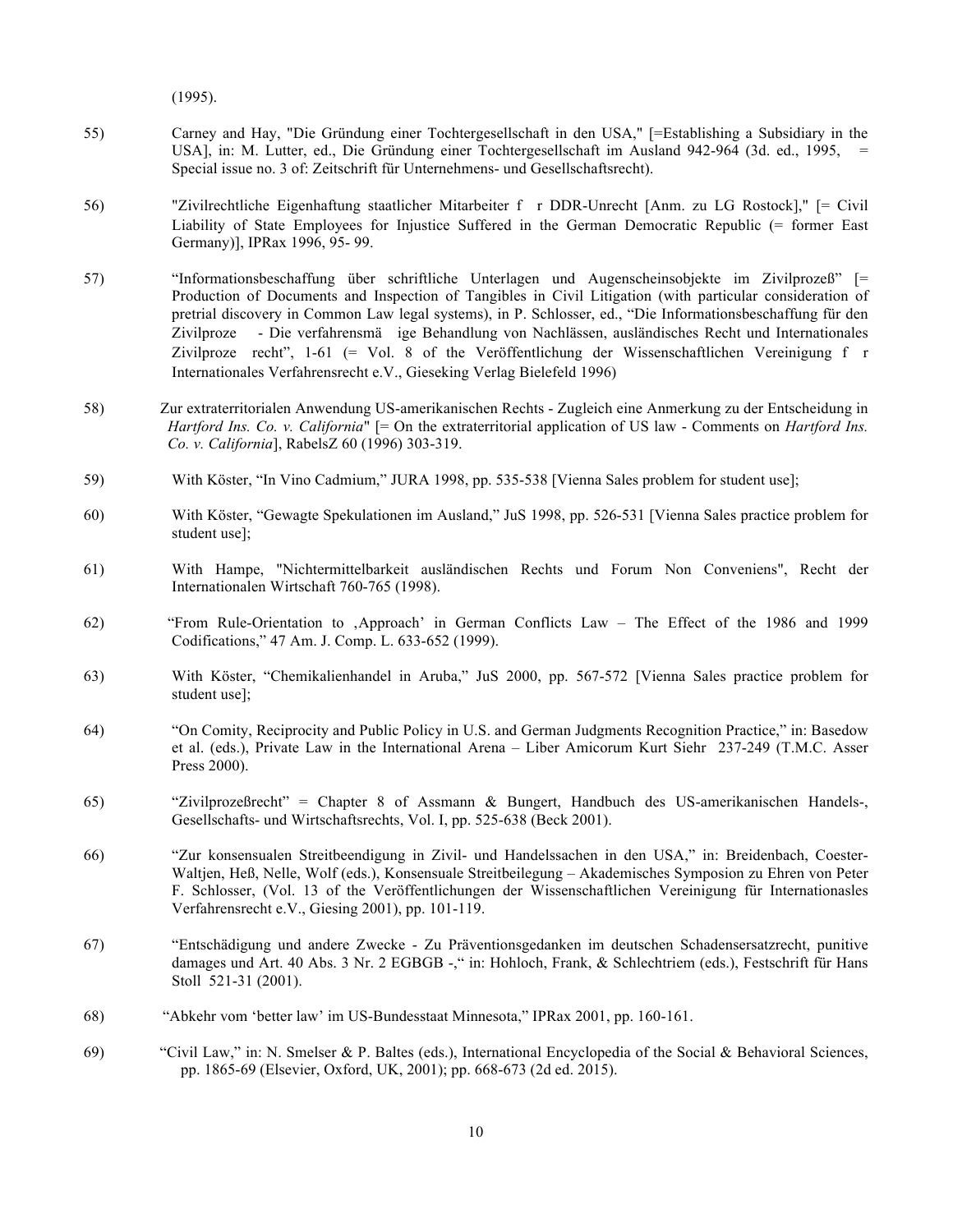- 70) "On Merger and Preclusion (Res Judicata) in U.S. Foreign Judgments Recognition Unresolved Doctrinal Problems," in: Schütze et al. (eds.), Festschrift für Reinhold Geimer 325-338 (2002).
- 71) "Conflict of Laws Private International Law," Encyclopedia Britannica \_\_\_\_ (2003).
- 72) (With Krätzschmar), "Neue Unsicherheiten um die extraterriroriale Anwendung US-amerikanischen Antitrust-Rechts?," Recht der Internationalen Wirtschaft 2003, pp. 809-813.
- 73) "The American 'Covenant Marriage' in the Conflict of Laws," 64 La. L. Rev. 43-70 (2003) [appeared August 2004]
- 74) (With Krätzschmar), "Bregrenzt der U.S. Supreme Court die extraterritoriale Anwendung US-amerikanischen Anitrust-Rechts ?," Recht der Internationalen Wirtschaft 2004, pp. 667-70.
- 75) "Recognition of Same-Sex Legal Relationships in the United States," 54 Am. J. Comp. L. 601-623 (2006 Supplement) [U.S. National Report for the 17th Congress of the International Academy of Comparative Law, Utrecht, July 2006].
- 76) "Contemporary Approaches to Non-Contractual Obligations in Private International Law (Conflict of Laws) and the European Community's 'Rome II' Regulation," EuLF 2007, 137-151, and in [2008] Chinese Yearbook of Private International Law and Comparative Law 33-92.
- 77) "The Development of the Public Policy Barrier to Judgments Recognition in the European Community," EuLF 2007, 289-294.
- 78) "Harold Berman and Conflict of Laws An Appreciation," 57 Emory L. J. 1421-1425 (2008).
- 79) "Comments on Public Policy in Current American Conflicts Law," Baetge & von Hein (eds.), Die richtige Ordnung, Festschrift für Jan Kropholler 89-103 (2008).
- 80) "Forum-Selection and Choice-of-Law Clauses in American Conflicts Law," in: Hutter & Baums (eds.), Gedächtnisschrift für Michael Gruson 195-211 (2009).
- 81) "Recognition of a Recognition Judgment Within the European Union "Double *Exequatur*" and the Public Policy Barrier," in: Hay, Vékás, Elkana, & Dimitrijevic, (eds.), Resolving International Conflicts – Liber Amicorum Tibor Várady 143-164 (2009) = Eur. Legal F. 2-2009, I-61.
- 82) "Comparative and International Law in the United States Mixed Signals," in: K. Boele-Woelki, T. Einhorn, D. Girsberger, S. Symeonides (eds.), Comvergence and Divergence in Private International Law – Liber Amicorum Kurt Siehr 237-255 (2010).
- 83) "Favoring Local Interests Some *Justizkonflikt*-Issues in American Perspective," in Herbert Kronke and Karsten Thorn (eds.), Festschrift für Bern von Hoffmann 634-647 (2011).
- 84) "Reviewing Foreign Judgments in American Practice Conclusiveness, Public Policy, and *Révision au fond*, in Reinhold Geimer and Rolf A. Schütze (eds.), Festschrift für Kaissis 365-379 (2012).
- 85) (With Rasmussen-Bonne), Uniform Interpretation and Application of Brussels-I and Lugano: The Example of Jurisdiction in 'Matters Relating to Contract' in Consumer Transactions," 2011 EuLF 105-112 [appeared 2012].
- 86) (With Rasmussen-Bonne), "Einheitliche Auslegung und Anwendung von Brüssel-I und Lugano am Beispiel der Zuständigkeit bei 'Ansprüchen aus Vertrag' in Verbraucherverträgen," 4 GWR [Gesellschafts- und Wirtschaftsrecht] 359-363, revised version of No. 85, above.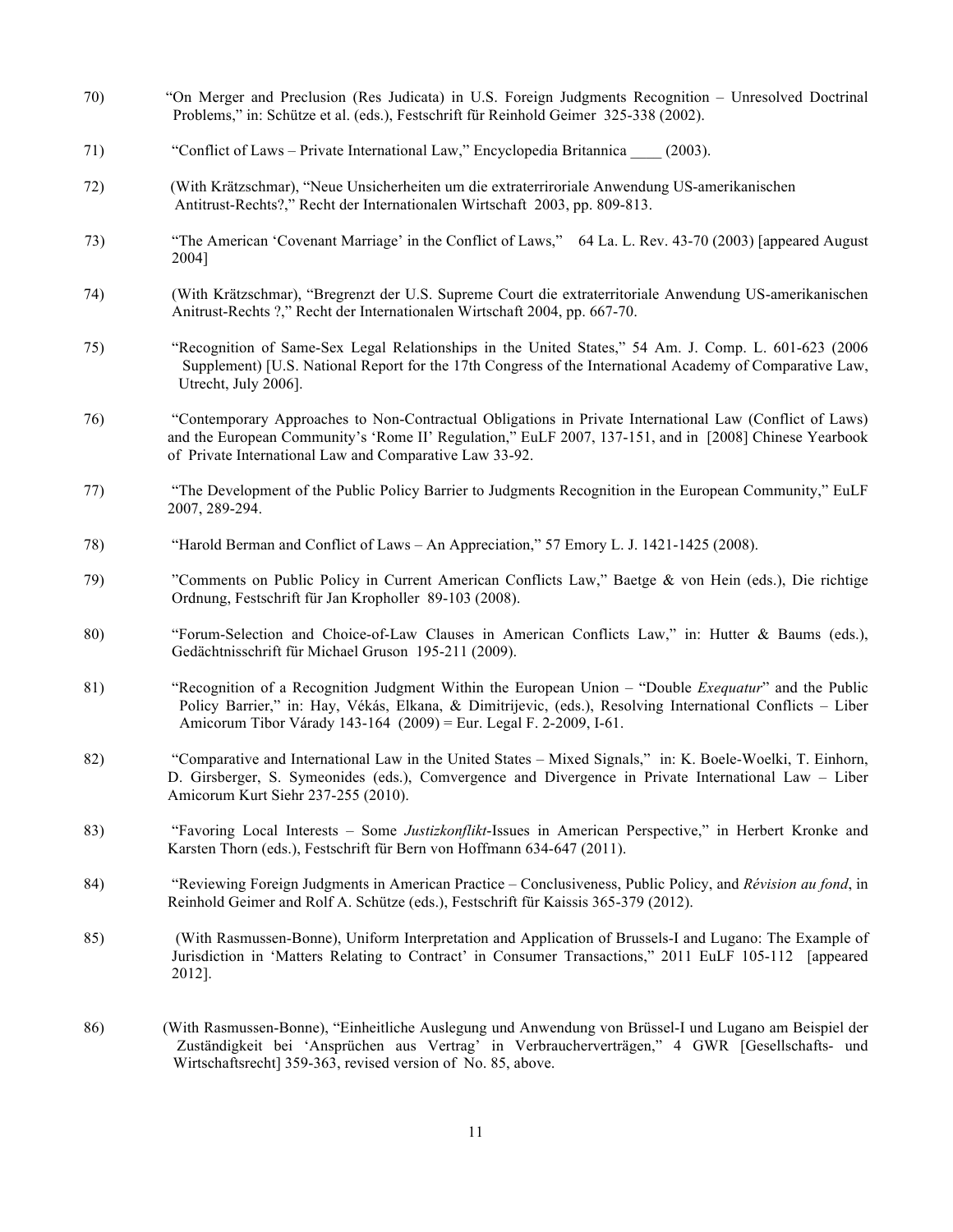- 87) "Notes on the European Union's Brussels-I 'Recast' Regulation An American Perspective, EuLF 2013, 1-8, also published in Tibor Nochta et al. (eds.), Ünnepi Tanulmányok Kesces László Professor, Festschrift for Kesces 265 (2013).
- 88) "The Use and Determination of Foreign Law in Civil Litigation in the United States" [= U.S. National report for the XIXth Congress of the International Academy of Comparative Law, Vienna, July 2014), 62 Am. J. Comp. L. Supp. 213-240 (2014), also published in Yuko Nishitani (ed.), Treatment of Foreign Law: Dynamics Towards Convergence? (Springer Verlag, 2015, series Ius Comparatum).
- 89) "European Conflicts Law After the American 'Revolution'," EuLF 2015, 1-10, and 2015 U. Illinois L. Rev. 2053-2073.

#### III. Book Reviews

- 1) Beecher, Wills and Estates under German Law, 8 American Journal of Comparative Law 250-51 (1959).
- 2) Mathijsen, Le Droit de la Communauté Européenne du Charbon et de l'Acier; and Valentine, The Court of Justice of the European Coal and Steel Community: 8 American Journal of Comparative Law 243-45 (1959).
- 3) Mast, Les Pays du Benelux, 9 American Journal of Comparative Law 746-747 (1960).
- 4) Newman, Equity and Law: A Comparative Study, 10 American Journal of Comparative Law 294-296 (1961).
- 5) Bonaert et al., Nichtigkeits- und Untätigkeitsklagen nach dem Recht der Europäischen Gemeinschaft für Kohle und Stahl, 56 American Journal of International Law 1128-1130 (1962).
- 6) Campbell & Thompson, Common Market Law, 11 American Journal of Comparative Law 492 (1962).
- 7) Larson, When Nations Disagree, 23 University of Pittsburgh Law Review 820-822 (1962).
- 8) Robertson, The Law of International Institutions in Europe, 11 American Journal of Comparative Law 132-133 (1962).
- 9) DeValk, La signification de l'int gration europ enne pour le developpement du droit international moderne, 12 American Journal of Comparative Law 296-297 (1963).
- 10) Alting van Geusau, European Organizations and Foreign Relations of States, 12 American Journal of Comparative Law 295 (1963).
- 11) Brugmans & Duclos, Le féderalisme contemporain, 13 American Journal of Comparative Law 117-118 (1964).
- 12) Steinberger, GATT und regionale Wirtschaftszusammenschlüsse; Keeton & Schwarzenberger, English Law and the Common Market; and Junckerstorff, International Manual on the Common Market; all in: 13 American Journal of Comparative Law 112-114 (1964).
- l3) Everling, The Right of Establishment in the Common Market, 26 University of Pittsburgh Law Review 885 (1965).
- 14) Rabe, Das Verordnungsrecht der Europäischen Wirtschaftsgemeinschaft, 59 American Journal of International Law 689 (1965).
- 15) Feld, The Court of Justice of the European Communities, 14 American Journal of Comparative Law 255-256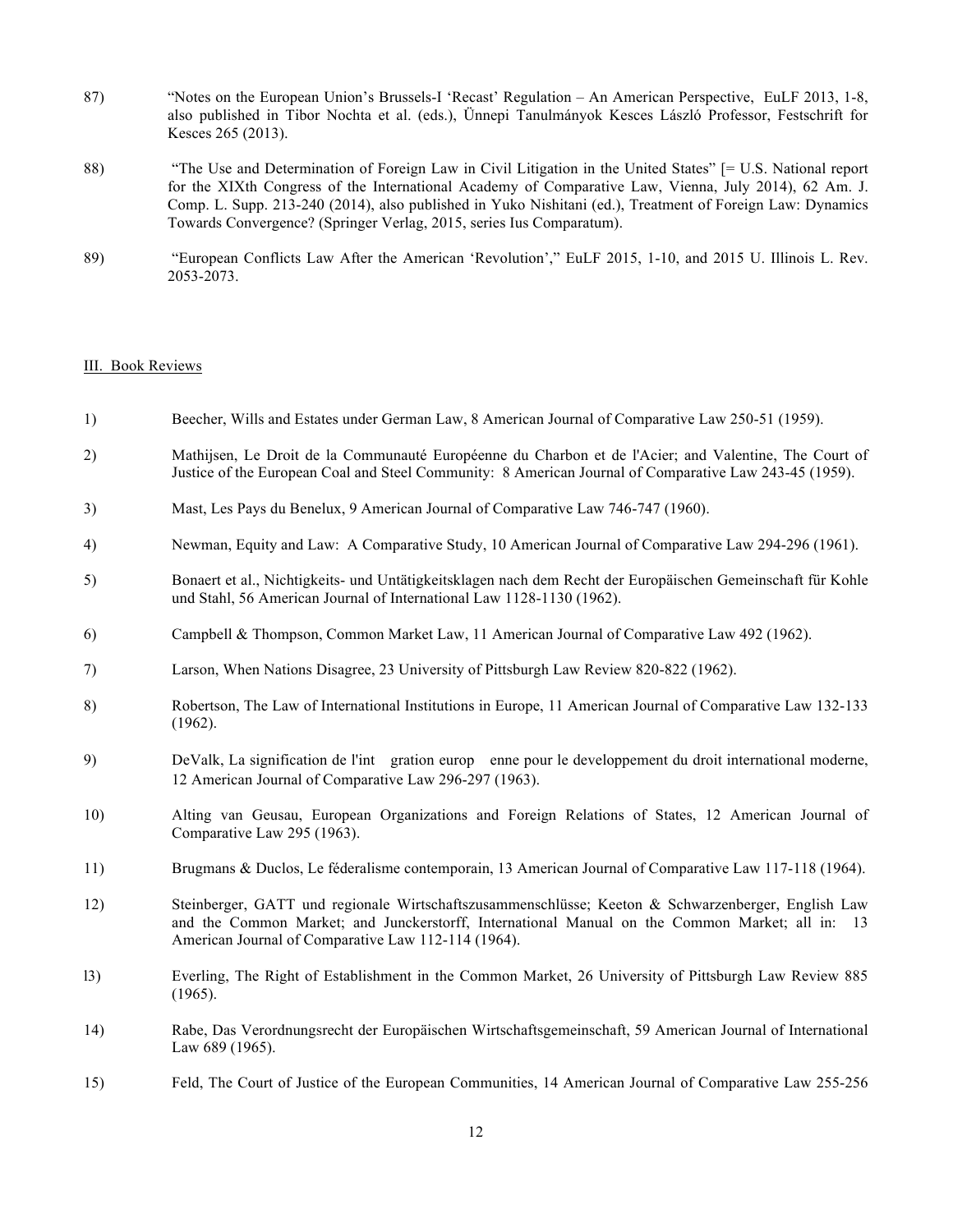(1965/66).

- 16) Valentine, The Court of Justice of the European Communities, 14 American Journal of Comparative Law 353- 354 (1965/66).
- 17) Steindorff, Rechtsschutz und Verfahren im Recht der Europäischen Wirtschaftsgemeinschaft; Steindorff, Der Gleichheitssatz im Wirtschaftsrecht der Europischen Wirtschaftsgemeinschaft, both in: 14 American Journal of Comparative Law 516-518 (1965/66).
- 18) Scheingold, The Rule of Law in European Integration, 54 California Law Review 297-303 (1966).
- 19) Smit, International Civil Procedure: Europe, 19 Stanford Law Review 1399-1405 (1967).
- 20) Sorensen, Manual of Public International Law, 44 University of Washington Law Review 335-340 (1968).
- 21) Schlesinger, Formation of Contracts: A Comparative Study of the Common Core of Legal Systems, 1969 University of Illinois Law Forum 134-138.
- 22) Balekjian, Legal Aspects of Foreign Investment in the European Economic Community, 63 American Journal of International Law 181-182 (1969).
- 23) Kaiser and others, International and National Jurisdiction in Current International Law: On the Question of the International Ordre Public, 1 Modern Law and Society 150-152 (1969).
- 24) Schaumann and Habscheid, The Immunity of Foreign States Under International Law and Under the German Law of Civil Procedure, 2 Modern Law and Society 50-52 (1969).
- 25) Axline, European Community Law and Organizational Development, 63 American Journal of International Law 657-658 (1969).
- 26) Ganshof van der Meersch, ed., Droit des Communautés Européennes, 17 American Journal of Comparative Law 479-482 (1969).
- 27) Ginsburg, ed., Business Regulation in the Common Market Nations, Vol. I, 64 American Journal of International Law 205-206 (1970).
- 28) Douglas, Towards a Global Federalism, 4 J. of Law and Economic Development 386-389 (1970).
- 29) Zuleeg, The Law of the European Communities n the Legal Systems of Members States, 3 Modern Law and Society 45-46 (1970).
- 30) Lauterbach, Proposals and Consultants; Reports Concerning the Reform of the German International Law of Inheritance, 3 Modern Law and Society 155-157 (1970).
- 31) Recent Literature on the European Communities (books by Brinkhorst and Schermers, Treves, Louis, Grieves, and Campbell), 18 American Journal of Comparative Law 450-455 (1970).
- 32) Bergsten, Community Law in French Courts 69 American Journal of International Law 706-07 (1975).
- 33) Weser, Convention communautaire sur la compétence judiciaire et l'exécution des décisions, 24 American Journal of Comparative Law 557-560 (1976).
- 34) Schermers, Judicial Protection in the European Communities, 26 American Journal of Comparative Law 367-68 (1978).
- 35) Dölle and others, Kommentar zum Einheitlichen Kaufrecht, 72 American Journal of International Law 436-37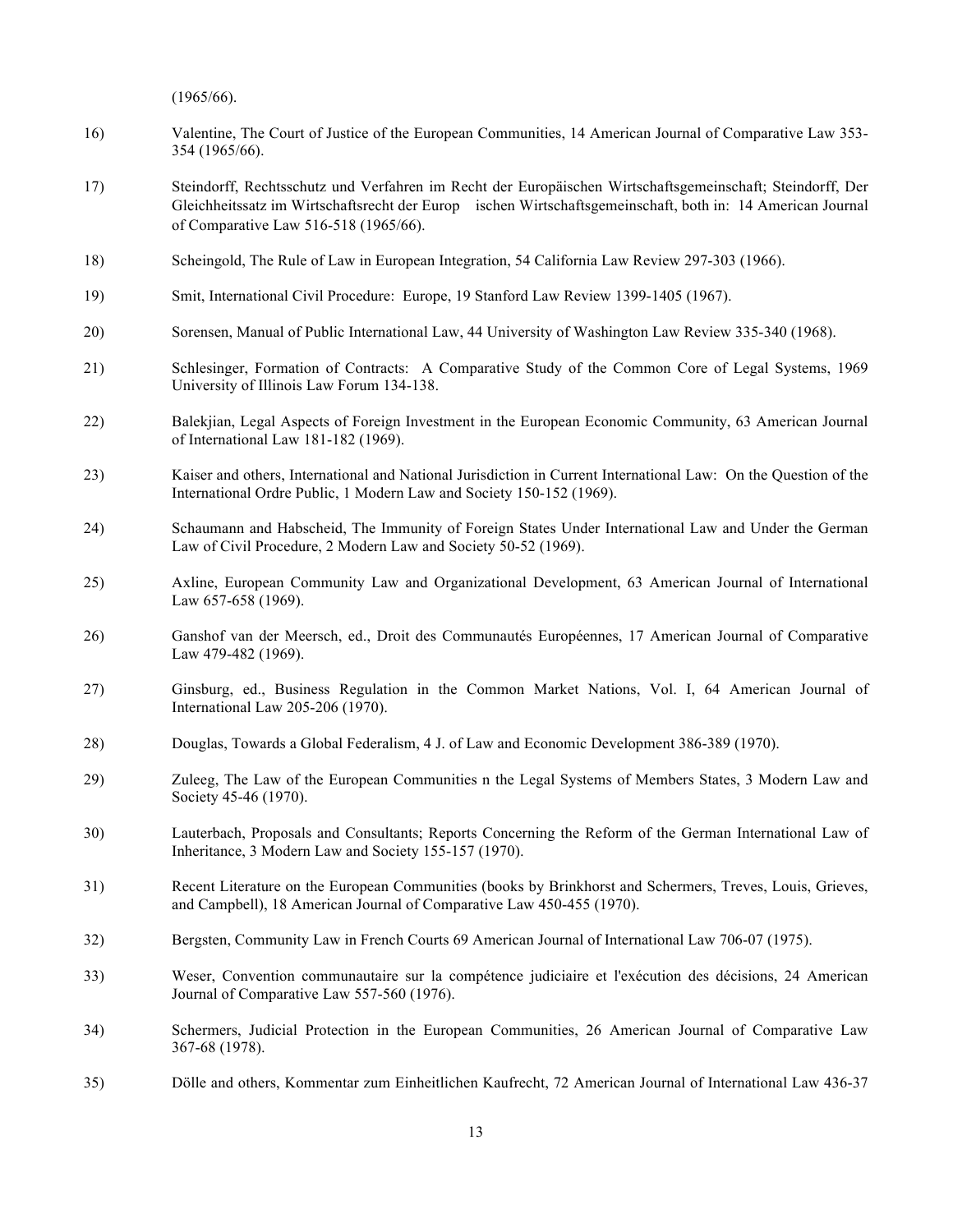(1978).

- 36) Bredimas, Methods of Interpretation and Community Law, in: 74 American Journal of International Law 222-24 (1980).
- 37) Das Europa der Zweiten Generation. Gedächtnisschrift für Christoph Sasse. Roland Bieber, Dietmar Nickel, eds., 2 vols. 1981: 10 Int'l J Legal Info. 25-26 (1982).
- 38) Horn, Kötz, & Leser, German Private and Commercial Law: An Introduction, 10 Int'l J Legal Info. 186-88 (1982).
- 39) Bebr, Development of Judicial Control of the European Communities, 11 Int'l J. of Legal Information 29-31 (1983).
- 40) Herrmann, Basedow, Kropholler (eds.), Handbuch des Internationalen Zivilverfahrensrechts, Band I, 12 Int'l J. Leg. Info. 22-25 (1984).
- 41) Rüster, Business Transactions in Germany (FRG), 12 Int'l J. of Legal Information 139-141 (1984).
- 42) D. Lasok and P. A. Stone, Conflict of Laws in the European Community, 36 Am. J. Comp. L. 801-803 (1988).
- 43) René van Rooiij and Maurice V. Polak, Private International Law in the Netherlands, 16 International Journal of Legal Information 40-41 (1988).
- 44) Stadler, Der Schutz des Unternehmensgeheimnisses im deutschen und U.S.- amerikanischen Zivilproze und im Rechtshilfeverfahren, 103 Zeitschrift für Zivilproze 511-516 (Germany, 1990).
- 45) Flessner, Interessenjurisprudenz im internationalen Privatrecht, 39 Am. J. Comp. L. 437-444 (1991).
- 46) Müller, Gerichtspflichtigkeit wegen "doing business", 107 Zeitschrift f r Zivilproze recht 259-264 (1994)
- 47) Zimmermann (ed.), Amerikanische Rechtskultur und europäisches Privatrecht Impressionen aus der Neuen Welt, ZEuP (1996) S. 737-740.
- 48) Linke, H., Internationales Zivilprozerecht. Leitfaden fr Verfahren mit Auslandsbezug. 2. Aufl., FamRZ (1997) S. 272-273.
- 49) v. Bar, Gemeineuropäisches Deliktsrecht, 46 Am. J. Comp. L. 592-596 (1998).
- 50) Review Essay, "Friedrich Juenger and the Conflict of Laws" [Review of *Selected Essays* and of *Festschrift*], VI (NS) Uniform Law Review – Revue de Droit Uniforme 691-700 (2001).
- 51) E. Gottschalk, R. Michaels, G. Rühl, J. von Hein (eds.), Conflict of Laws in a Globalized World, 73 Rabels Zeitschrift 167-174 (2009).

#### IV. Miscellaneous

- 1) Foreword to: John Temple Lang, The Common Market and Common Law (University of Chicago Press, 1966).
- 2) Foreword to: The International Unification of Law A Symposium, 16 American Journal of Comparative Law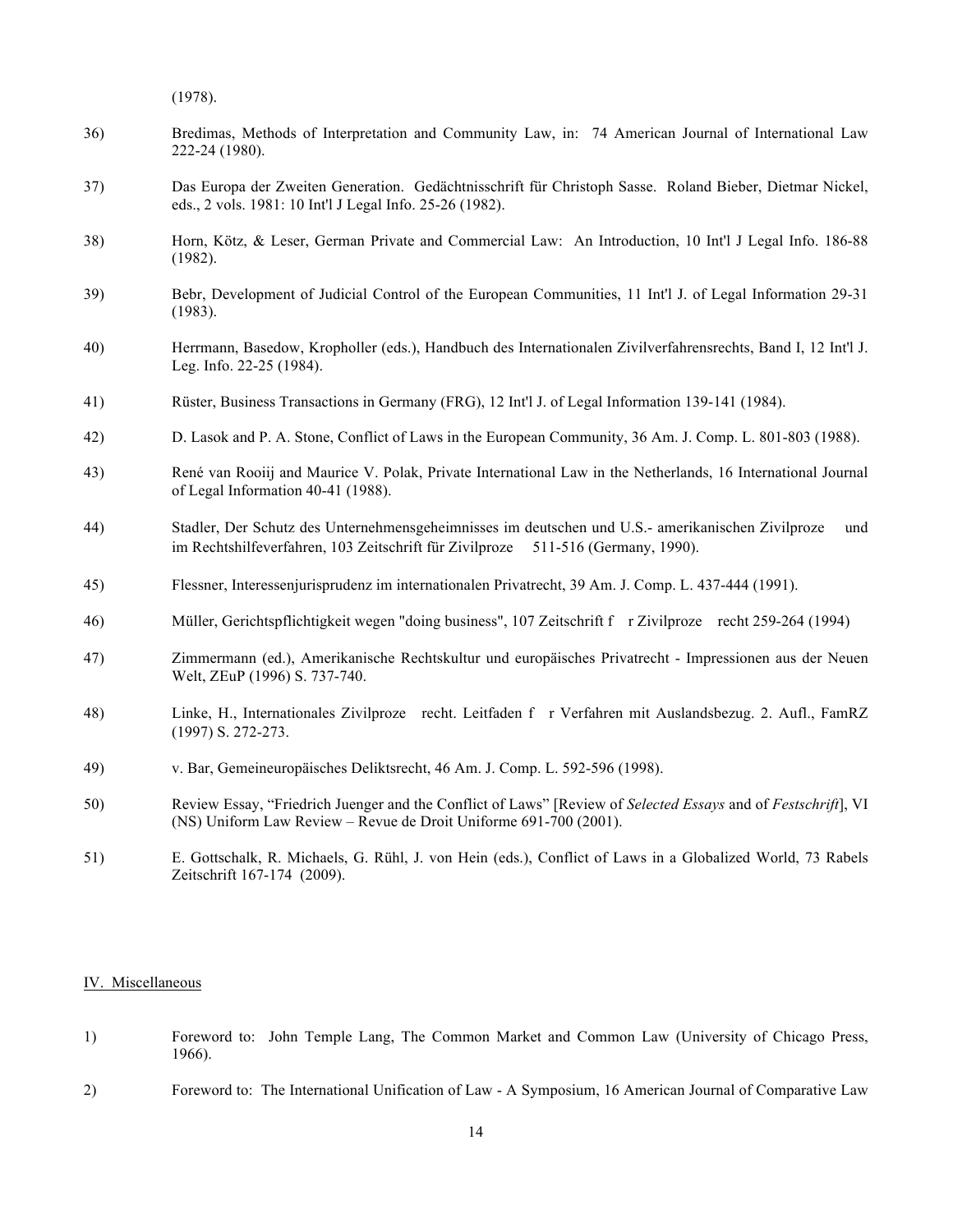1-3 (1968).

- 3) With R. Marcus, Introduction to Symposium on Conflict of Laws and Complex Litigation Issues in Mass Tort Litigation, 1989 University of Illinois Law Review 35-42 (1989).
- 4) Remarks, Proceedings of the 1991 Joint Meeting of the American Society of International Law and the Netherlands Society of International Law, at 225-226.
- 5) With Rasmussen-Bonne, Bemerkungen zum deutsch-amerikanischen "Justizkonflikt", Deutsch-Amerikanische Juristenvereinigung Newsletter 1992, No. 3, pp. 33-36.
- 6) *Die erste Seite* [Editorial]: "Was lange währt …? Das Wahlchaos in den USA," Recht der Internationalen Wirtschaft 2001, p. "I".
- 7) The View from a Teacher's Perspective, 2006 Yearbook International Program, Bucerius Law School (Hamburg) 86-87 (2007).
- 8) Guest editorial: Recognition of Recognition Judgments?, www.conflictoflaws.net for September 8, 2008, with reader responses.

### Appendix

Reviews and Notices of Books by Peter Hay (An Incomplete List)

- **I. Reviews of**: Federalism and Supranational Organizations (1966)
- 1) La Revue de droit international de sciences diplomatiques et politiques, 1967
- 2) Modern Law Review, March 1968, pp. 731-32 (E.J. Cohn)
- 3) McWhinney, International Journal, 1967
- 4) Rousseau, Revue générale de droit international public 1966, No. 4
- 5) Thompson, 80 Harvard Law Review 1372-75 (1967)
- 6) Friedrich, American Journal of International Law, April 1967, 636-637
- 7) Choice, March 1967
- 8) The Georgetown Law Journal, Vol. 55 (1967)
- 9) Berger, The Hastings Law Journal, November 1966, 242-243
- 10) Lake Charles American Press (1966?)
- 11) Jacobs, World Affairs, January-March 1967
- 12) Schiavone, Rivista di diritto europeo, October-December 1966
- 13) Iura Bibliographia, No. 2, p. 15, 1967
- 14) Le Breton, Analyse et Prévision S.E.D.E.I.S., June 19, 1967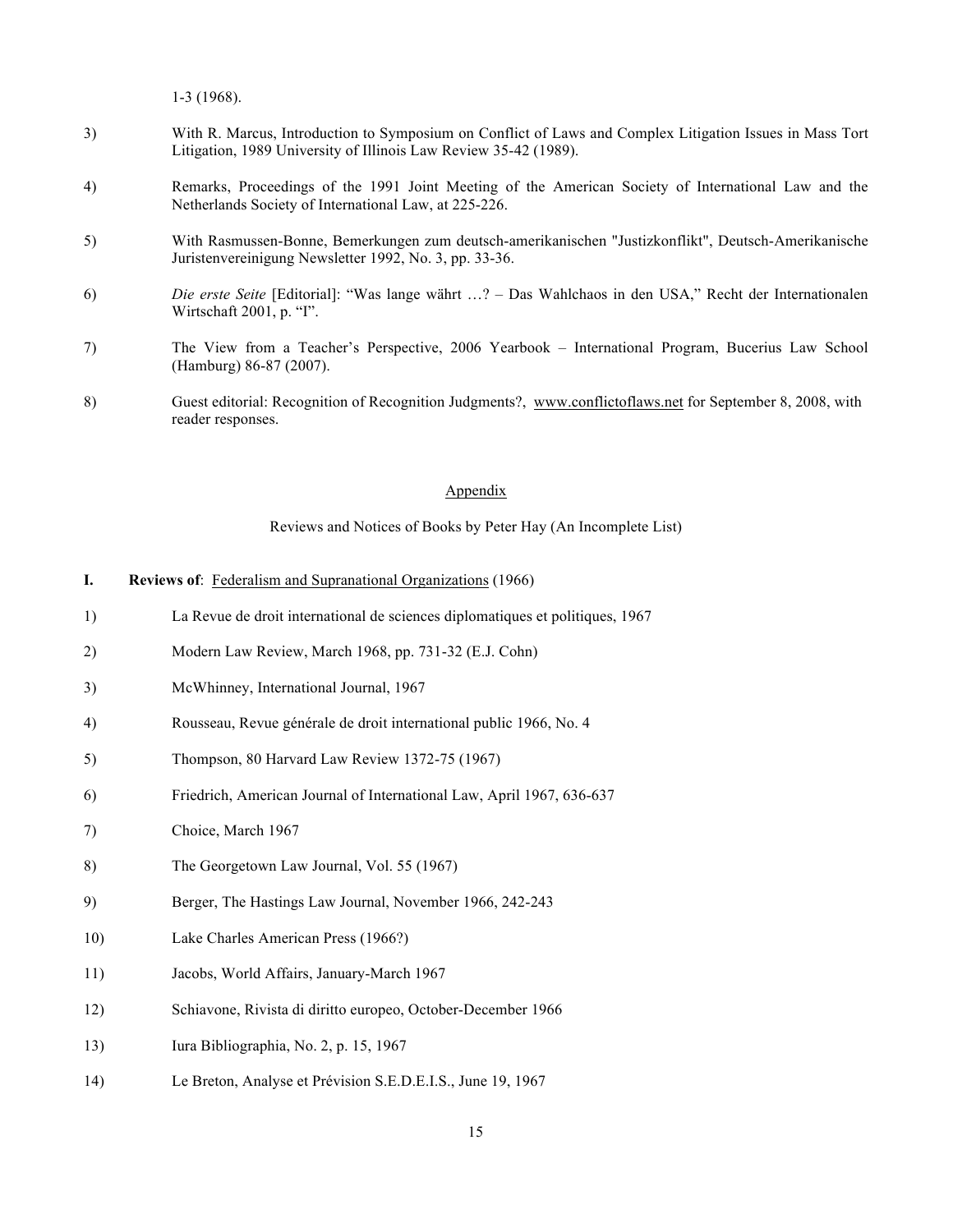| 15) | Hexner, The Annals, July 1967                                                                        |
|-----|------------------------------------------------------------------------------------------------------|
| 16) | Fawcett, International Affairs, 1967                                                                 |
| 17) | Revue Fran aise de science politique, August 1967                                                    |
| 18) | Seidl-Hohenveldern, Journal du droit international, 1967                                             |
| 19) | Fulda, 15 American Journal of Comparative Law 585-586 (1967)                                         |
| 20) | Green, Orbis (Spring 1968), pp. 340-46                                                               |
| 21) | Collinson, 19 Stanford Law Review 1405-11 (1967)                                                     |
| 22) | Miller, Studies in Law and Economic Development (1967)                                               |
| 23) | Bancaria, No. 9, 1968                                                                                |
| 24) | Rivista di diritto internazionale, Vol. II (1968), 471                                               |
| 25) | Buergenthal, 65 Michigan Law Review 1531-40 (March 1968)                                             |
| 26) | Common Market Law Review, Vol. 5, 539-40 (March 1968)                                                |
| 27) | Puttkamer, Zeitschrift für ausländisches öffentliches Recht und Völkerrecht, Vol. 29, 190-191 (1969) |
| 28) | International Relations, April 1969                                                                  |
|     |                                                                                                      |
| П.  | Reviews of: International Trade, Investment and Organization (1967)                                  |
| 1)  | Ross, International and Comparative Law Quarterly (January 1968)                                     |
| 2)  | The International Executive, Vol. 9, NO. 4, pp. 4-5 (Fall 1967)                                      |
| 3)  | Metzger, American Journal of International Law (October 1967)                                        |
| 4)  | Rousseau, Revue Générale de droit international public (1967/68)                                     |
| 5)  | Carreau, American Journal of Comparative Law, 16:633-637 (1968)                                      |
| Ш.  | Reviews of: Law and Institutions in the Atlantic Area (1967)                                         |
| 1)  | Angelo, California Law Review, Vol. 56 (1968), 923-928                                               |
| 2)  | Berger, Washington Law Review, Vol. 42, 1138-1146 (1967)                                             |
| 3)  | Common Market Law Review, Vol. 5, 540-41 (March 1968)                                                |
| 4)  | Bebr, 63 American Journal of International Law 654-657 (1969)                                        |
| 5)  | Ulmer, Gewerblicher Rechtsschutz - Internationaler Teil, Vol. 1969, p. 180                           |
|     |                                                                                                      |
|     |                                                                                                      |